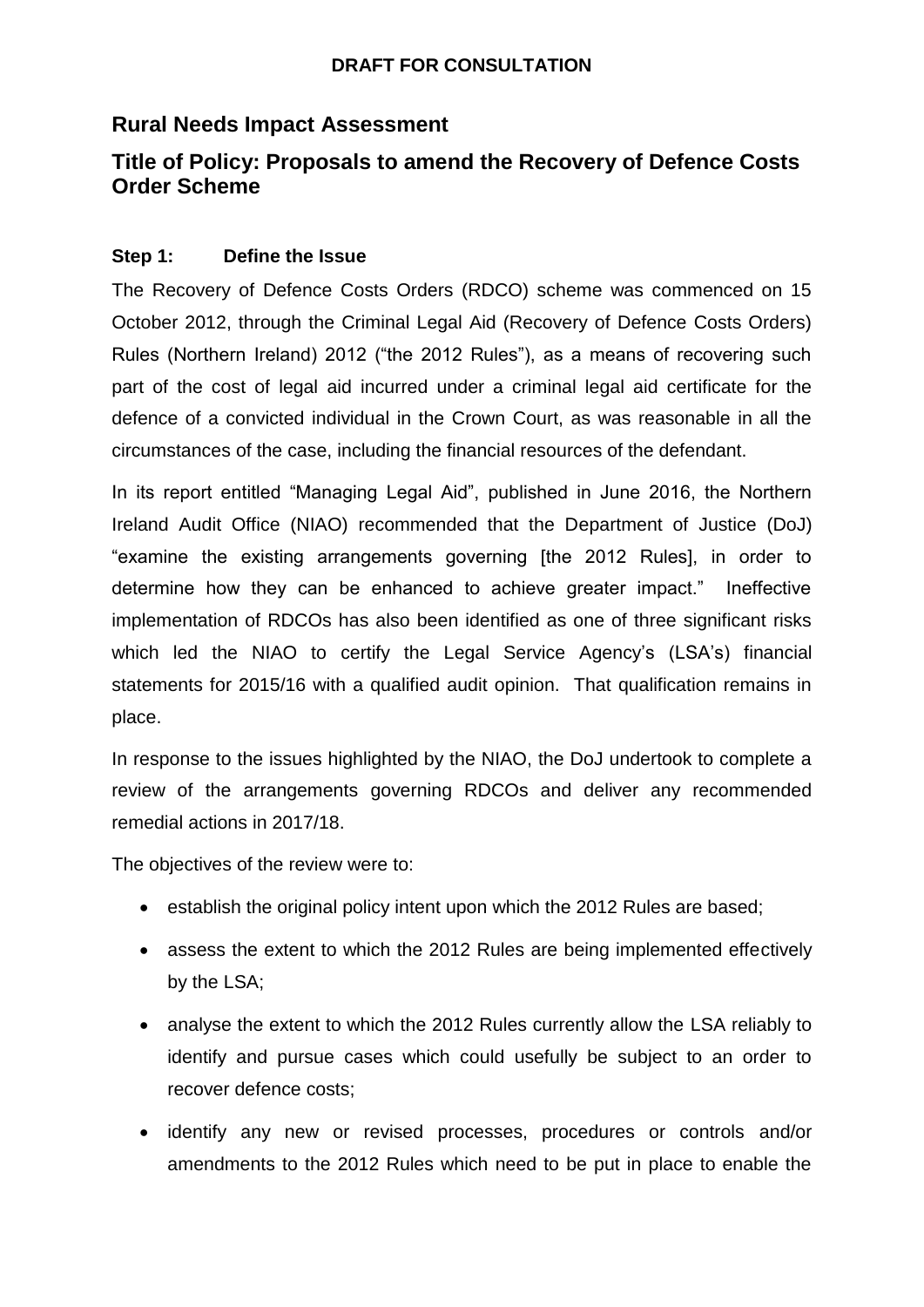LSA reliably to identify and thoroughly investigate cases which could usefully be subject to an order to recover defence costs; and

• introduce secondary legislation to give effect to any required amendments to the 2012 Rules, if necessary.

The review found that the RDCO scheme is largely working according to the policy intention in that any Crown Court cases which come to the attention of, or are referred to, the LSA are being investigated. However, whilst the number of cases investigated per year for an RDCO by the LSA is in line with the estimates in the original business case, the projected level of recovery has not been achieved. In addition, a number of gaps or deficiencies have been identified in the original policy intent and/or how the policy has been implemented by means of the 2012 Rules:

- The absence of a reliable mechanism for identifying all cases which may reasonably be subject to an RDCO. In the absence of such a mechanism, the LSA currently attempts to identify cases through regular requests for information to prosecuting authorities and occasionally reviews cases as a result of media reports;
- The lack of a clear legislative provision or operational mechanism in place to address the other declared policy intention of the scheme – investigating all Crown Court cases involving acquisitive crimes (a term which is not clearly defined). The review has decided that RDCO cases should not be identified on the basis of the underlying offence (acquisitive or otherwise) as this mechanism does not focus on the key issue of the assisted person's ability to contribute to their legal aid costs;
- Cases often come to the attention of the LSA at an advanced stage, and it is therefore unable to conduct a thorough investigation of the assisted person's means before the relevant court proceedings have concluded; and
- This difficulty is further compounded by the restrictive nature of the drafting within the 2012 Rules, which prevents the LSA from applying for an RDCO after the conclusion of the relevant proceedings.

As a consequence of the findings of the review, the DoJ proposes to amend the operation of the RDCO scheme to introduce a reliable mechanism for identifying all possible Crown Court cases which may be subject to an RDCO.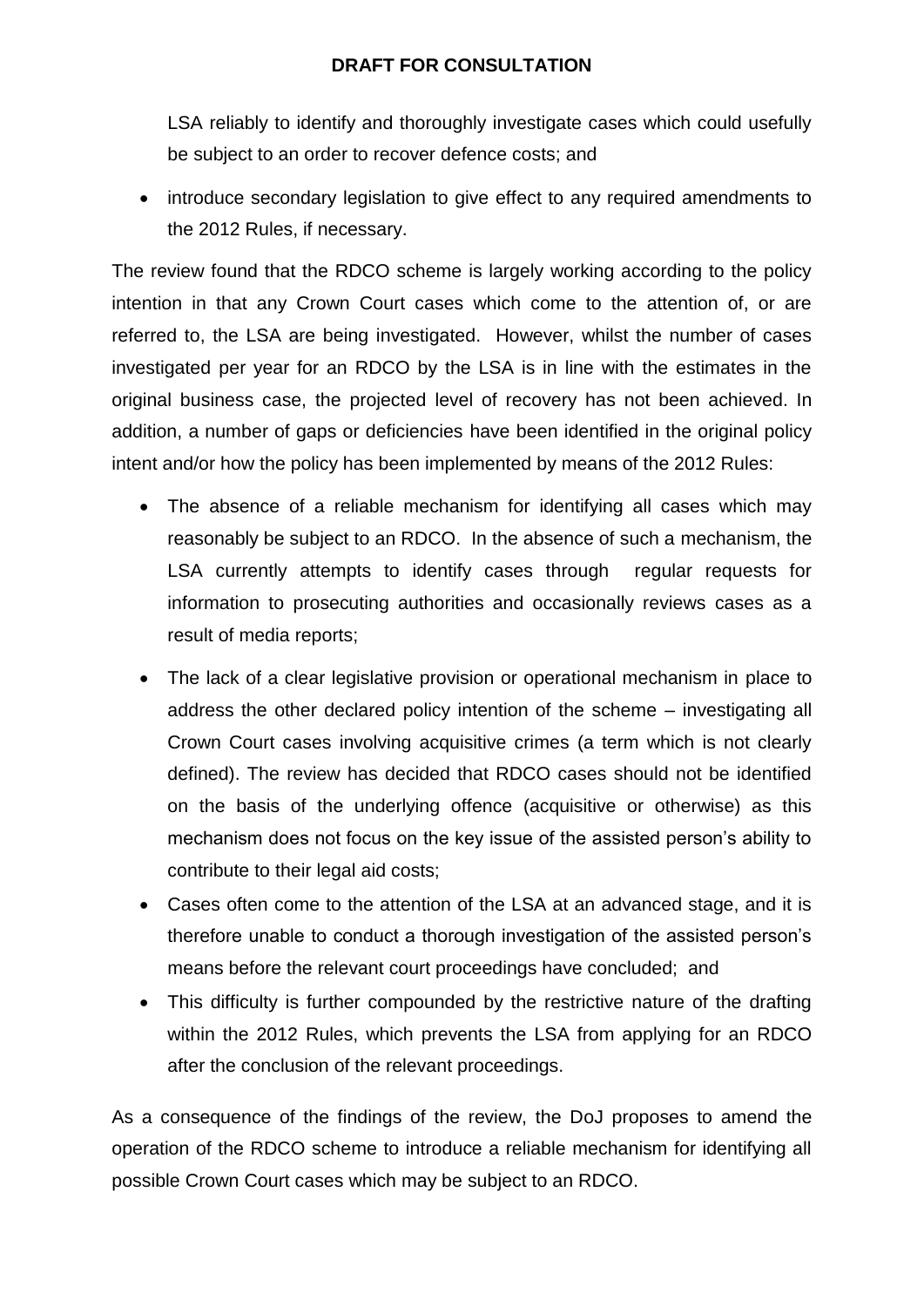In order to reliably identify assisted persons who may be eligible for an RDCO, it is proposed that the LSA should be able to review all cases for which it receives notification from the Northern Ireland Courts and Tribunals Service (NICTS) that criminal legal aid has been granted for Crown Court proceedings, and not just those cases brought to its attention as meriting investigation e.g. following a referral from the PSNI or a prosecuting authority. Before notifying the solicitor of the legal aid certificate number, the LSA will check if the assisted person is on a means-tested benefit and, if not, issue a financial means form along with the notification. This financial means form will be returned to the LSA by the assisted person in order to determine if their income or assets make them eligible for an RDCO. (Should the financial means form not be returned to the LSA then an application for an RDCO may be made.)

DoJ is also proposing that, whilst RDCOs should continue to apply only to assisted persons found guilty at the Crown Court, the 2012 Rules be amended to allow the LSA to recover the cost of legal aid throughout the lifetime of the case, if the assisted person's assets are considered sufficient to do so i.e. any legal aid expenditure incurred in connection with preliminary hearings at the magistrates' court, as well as the expenditure incurred during the course of the trial at the Crown Court.

In order to further improve the effectiveness of the RDCO scheme, a number of additional amendments are proposed to the 2012 Rules, including:

- introducing a statutory application form for an RDCO to be submitted by the LSA to the Crown Court;
- amending the 2012 Rules to allow the LSA to vary the amount of the RDCO administratively in circumstances where the cost of legal aid incurred under the legal aid certificate was lower than the amount ordered to be paid under the RDCO; and
- amending the 2012 Rules to allow the LSA to recover the costs of obtaining an RDCO. These costs would include the cost of engaging Counsel and any administrative cost incurred by the LSA during the course of the investigation.

As a consequence of the findings of the Review, DoJ also intends to introduce two other amending rules, in order to: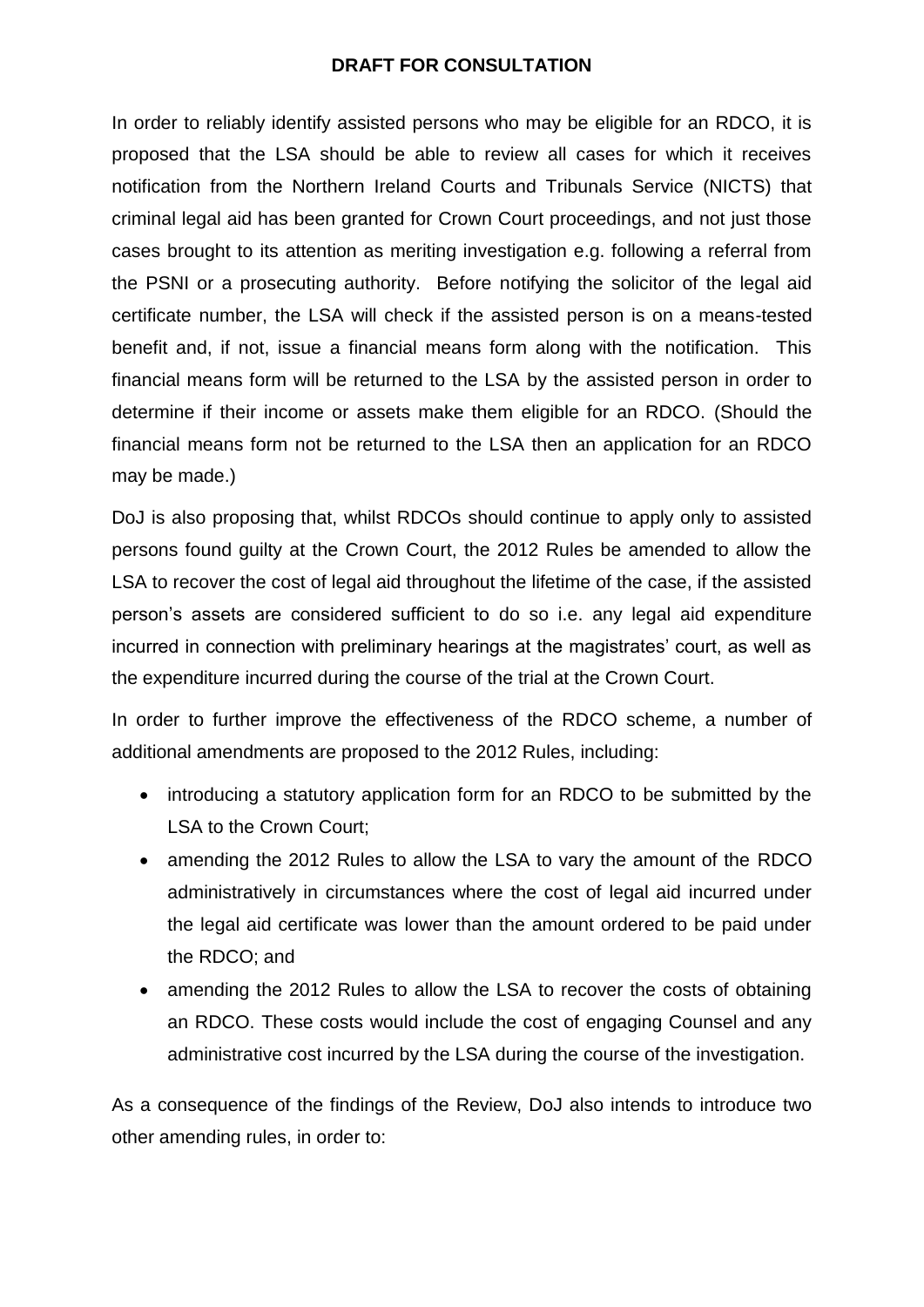- amend and update the statement of means form submitted by applicants for criminal legal aid; and
- introduce a time-based standard fee to prepare for, and represent an assisted person at, the hearing of an application for an RDCO at the Crown Court.

## **Step 2: Understand the situation**

There is no data collected about the geographical distribution of assisted persons, but it is assumed that their rural and urban distribution ought to be proportionate to the Northern Ireland population. It is also important to note that the responses to the 2012 consultation prior to the introduction of the policy did not raise any issues relating specifically to rural communities.

Therefore, the following data has been considered in order to gauge the impact of the amended scheme:

- Northern Ireland Multiple Deprivation Measure 2010<sup>1</sup>
- DAERA Rural/Urban Statistics Infographic<sup>2</sup>
- NICTS Judicial Statistics 2016<sup>3</sup>
- NICTS Consultation on proposals for the rationalisation of the court estate<sup>4</sup>
- The Northern Ireland Benefits Statistics Summary (May 2017) $^5$
- Statement of Means Form dip sample, completed by PLSD in May/June 2017<sup>6</sup>
- Northern Ireland Labour Force Survey: Urban Rural Statistics<sup>7</sup>
- $\bullet$  Households Below Average Income Report: Urban-Rural Statistics<sup>8</sup>

<sup>3</sup> [https://www.courtsni.gov.uk/en-](https://www.courtsni.gov.uk/en-GB/Services/Statistics%20and%20Research/Documents/Judicial%20Statistics%202016.pdf)

 $6$  HPE 17/115091

<sup>1</sup> 1 [https://www.nisra.gov.uk/sites/nisra.gov.uk/files/publications/NIMDM\\_2010\\_Report\\_0.pdf](https://www.nisra.gov.uk/sites/nisra.gov.uk/files/publications/NIMDM_2010_Report_0.pdf) <sup>2</sup> [https://www.daera-](https://www.daera-ni.gov.uk/sites/default/files/publications/daera/AE1%2017%20755475%20%2017.18.093%20Rural%20Statistics%20Infographic%20Final.pdf)

[ni.gov.uk/sites/default/files/publications/daera/AE1%2017%20755475%20%2017.18.093%20Rural%2](https://www.daera-ni.gov.uk/sites/default/files/publications/daera/AE1%2017%20755475%20%2017.18.093%20Rural%20Statistics%20Infographic%20Final.pdf) [0Statistics%20Infographic%20Final.pdf](https://www.daera-ni.gov.uk/sites/default/files/publications/daera/AE1%2017%20755475%20%2017.18.093%20Rural%20Statistics%20Infographic%20Final.pdf)

[GB/Services/Statistics%20and%20Research/Documents/Judicial%20Statistics%202016.pdf](https://www.courtsni.gov.uk/en-GB/Services/Statistics%20and%20Research/Documents/Judicial%20Statistics%202016.pdf)<br>4 http://www.courteni.gov.uk/on [http://www.courtsni.gov.uk/en-](http://www.courtsni.gov.uk/en-GB/Publications/Public_Consultation/Documents/Consultation%20on%20proposals%20for%20the%20rationalisation%20of%20the%20court%20estate/Final%20Consultation%20Document%20Rationalisarion%20of%20the%20Court%20Estate%20updated.pdf)

[GB/Publications/Public\\_Consultation/Documents/Consultation%20on%20proposals%20for%20the%2](http://www.courtsni.gov.uk/en-GB/Publications/Public_Consultation/Documents/Consultation%20on%20proposals%20for%20the%20rationalisation%20of%20the%20court%20estate/Final%20Consultation%20Document%20Rationalisarion%20of%20the%20Court%20Estate%20updated.pdf) [0rationalisation%20of%20the%20court%20estate/Final%20Consultation%20Document%20Rationalis](http://www.courtsni.gov.uk/en-GB/Publications/Public_Consultation/Documents/Consultation%20on%20proposals%20for%20the%20rationalisation%20of%20the%20court%20estate/Final%20Consultation%20Document%20Rationalisarion%20of%20the%20Court%20Estate%20updated.pdf) [arion%20of%20the%20Court%20Estate%20updated.pdf](http://www.courtsni.gov.uk/en-GB/Publications/Public_Consultation/Documents/Consultation%20on%20proposals%20for%20the%20rationalisation%20of%20the%20court%20estate/Final%20Consultation%20Document%20Rationalisarion%20of%20the%20Court%20Estate%20updated.pdf)

<sup>&</sup>lt;sup>5</sup> [https://www.communities-ni.gov.uk/sites/default/files/publications/communities/benefit-statistics](https://www.communities-ni.gov.uk/sites/default/files/publications/communities/benefit-statistics-summary-may-2017.pdf)[summary-may-2017.pdf](https://www.communities-ni.gov.uk/sites/default/files/publications/communities/benefit-statistics-summary-may-2017.pdf)

<sup>&</sup>lt;sup>7</sup> <https://www.daera-ni.gov.uk/publications/northern-ireland-labour-force-survey-urban-rural-statistics>

<sup>&</sup>lt;sup>8</sup> [https://www.daera-ni.gov.uk/publications/households-below-average-income-report-urban-rural](https://www.daera-ni.gov.uk/publications/households-below-average-income-report-urban-rural-statistics)[statistics](https://www.daera-ni.gov.uk/publications/households-below-average-income-report-urban-rural-statistics)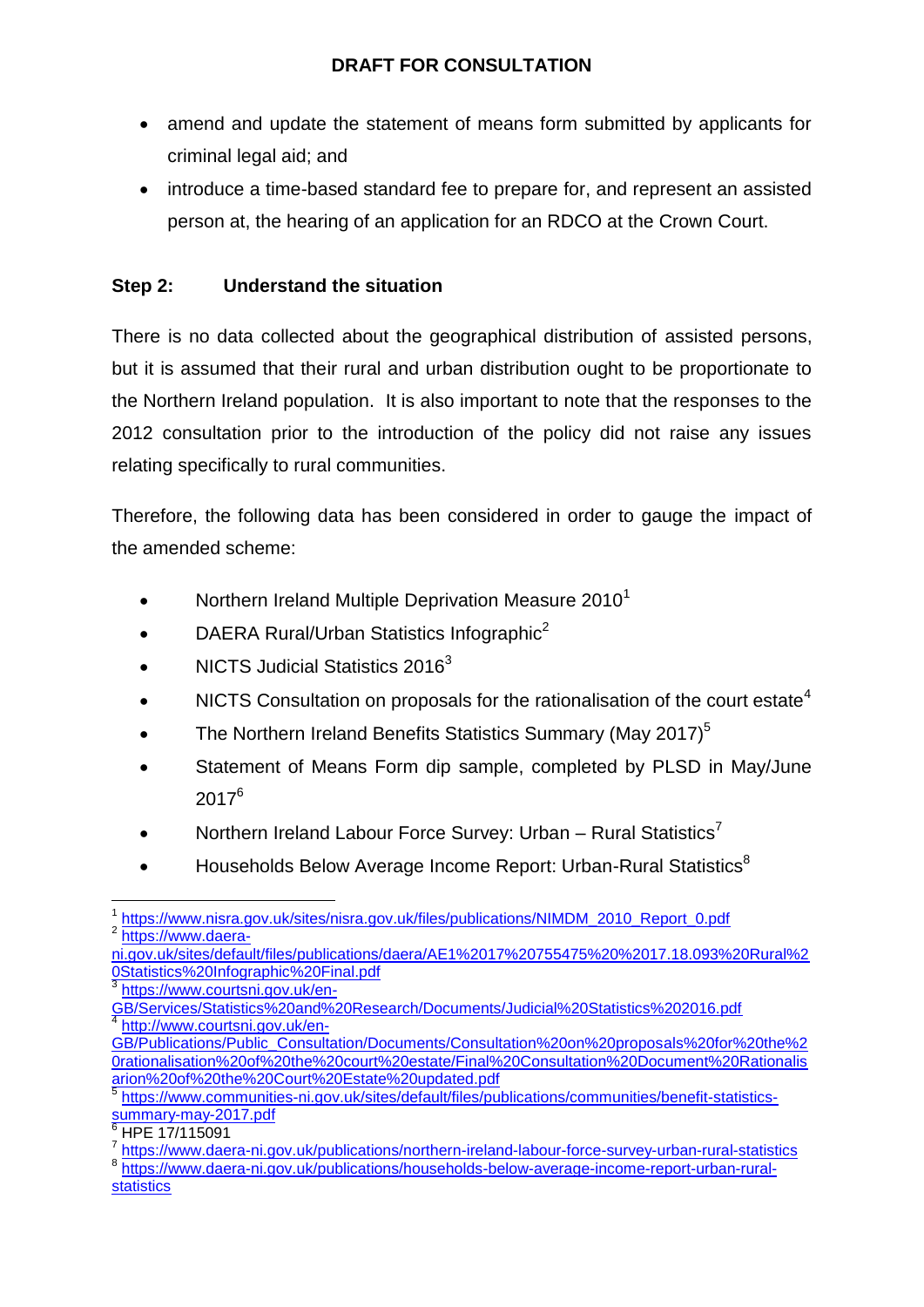- **•** Annual Survey of Hours and Earnings: Urban-Rural Statistics<sup>9</sup>
- Housing: Urban-Rural Statistics<sup>10</sup>

Whilst the data above has been of assistance, it must be noted that the absence of available data in relation to the geographical location of assisted persons limits the ability of the DoJ to accurately assess the rural impact of this revised policy.

An RDCO can only be granted against an assisted person who is convicted at the Crown Court, and cannot be granted if that person is under the age of 18, or is directly or indirectly in receipt of -

- income support;
- income-based jobseeker's allowance;
- guarantee state pension credit; or
- income-related employment and support allowance.

An RDCO also cannot be granted unless the assisted person has one of the following assets:

- capital over £3,000;
- equity in that person's personal residence over  $£100,000;$
- a gross annual income of over £22,235 (which equates roughly to £428 per week)

When taking into account the financial resources of the assisted person, the amount or value of every source of income and every resource of a capital nature available to the assisted person shall be taken into account. The financial resources of the assisted person's partner are also accounted for in a similar way, unless the partner has a contrary interest in the criminal proceedings before the court. Where the assisted person's principal residence is the family home, equity in that family home shall not be included as an asset of the assisted person $^{11}$ .

The DoJ is not proposing any amendment to the thresholds above following the review. However, it is important to consider whether the continued application of

 9 <https://www.daera-ni.gov.uk/publications/annual-survey-hours-and-earnings-urban-rural-statistics>

<sup>10</sup> <https://www.daera-ni.gov.uk/publications/housing-urban-rural-statistics>

<sup>&</sup>lt;sup>11</sup> Rule 9 of the 2012 Rules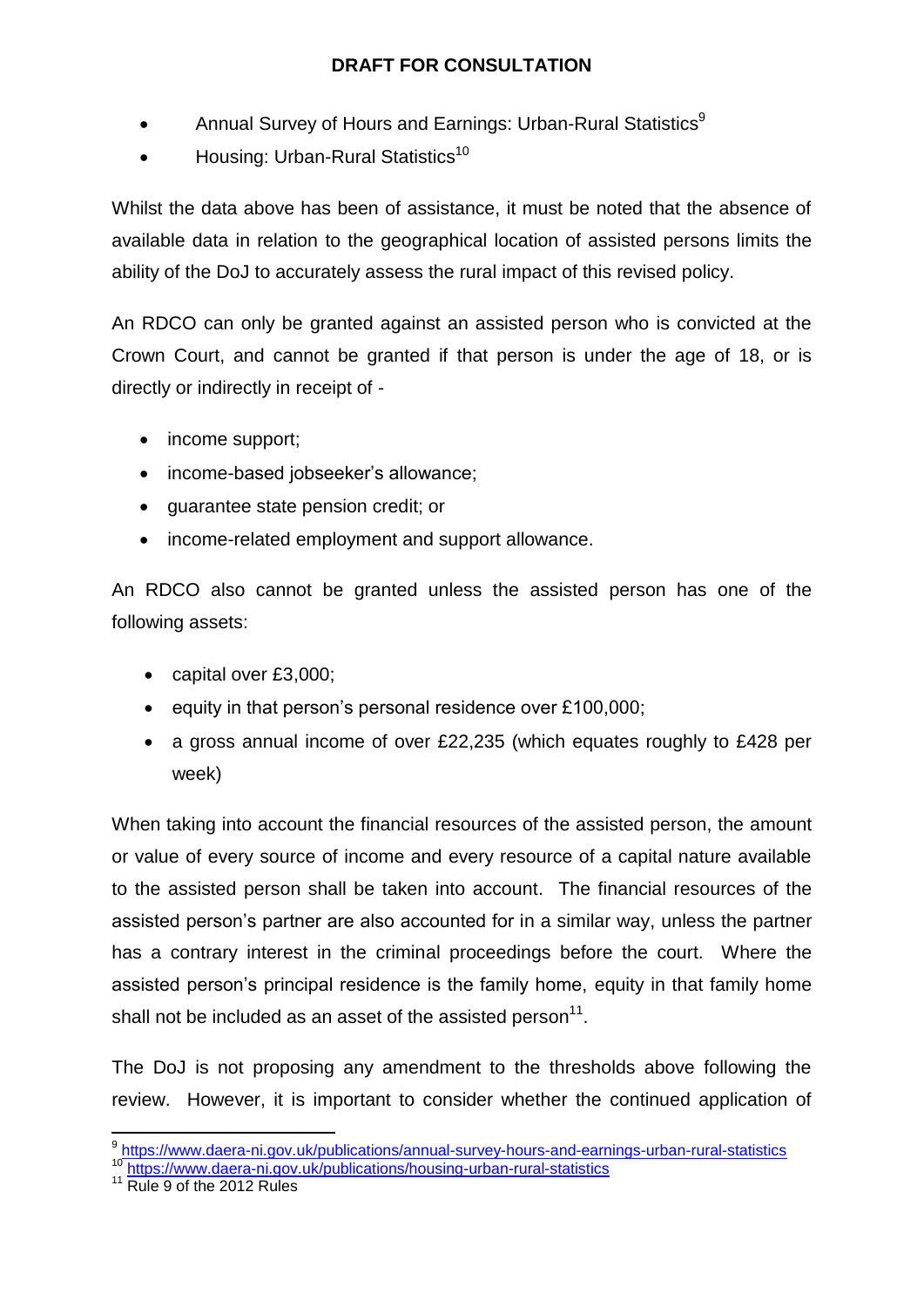these thresholds will have a disproportionate impact on assisted persons as a consequence of where they live.

The DAERA Rural/Urban Statistics Infographic breaks down median weekly income as follows:

- $\bullet$  Urban £373
- Rural (more than one hour from Belfast) £343
- Rural (within an hour from Belfast) £409

The Infographic also shows that average house prices vary between locations as follows:

- Urban £119,508
- Rural (more than one hour from Belfast) £130,809
- Rural (within an hour from Belfast) £145,333

This data would suggest that assisted persons living in rural locations within an hour of Belfast are most likely to qualify for an RDCO on the basis of their income and equity in a residence. In this regard, it is important to remember the existing safeguards within the scheme that are designed to ensure that an RDCO will not be granted against an assisted person where it would involve undue financial hardship in respect of the assisted person, their dependents or immediate family.

Data collected as part of PLSD's Statement of Means Form dip sample demonstrated that almost three quarters of applicants for criminal legal aid (73.4%) were in receipt of some form of benefits. The Northern Ireland Benefits Statistics Summary collects some geographical data on benefit claimants, but it is broken down by Assembly Area and Local Government District rather than rural/urban location. It is therefore difficult to determine from the available benefits data whether or not the RDCO scheme is likely to have a differential impact dependent upon rural or urban location.

It is also worth noting that two of the three RDCOs granted to date have been made in respect of a person whose principal occupation is farming and whose residence was in a rural area. From this relatively small sample size, it would be unreliable to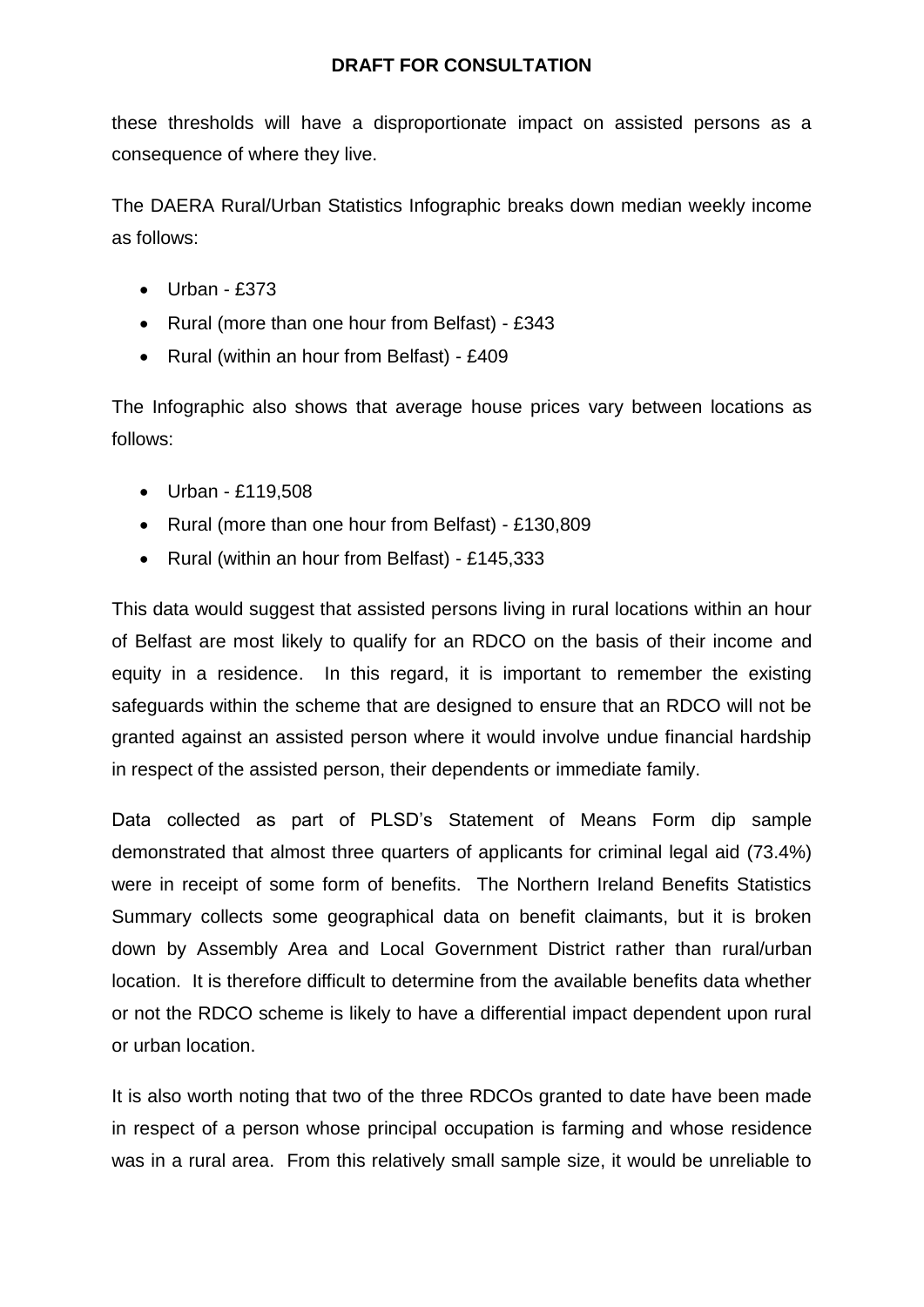conclude that the eligibility criteria would mean that persons living in rural are more likely to be subject to an RDCO. Furthermore, RDCOs are designed to target assisted persons who are in receipt of criminal legal aid and possess sufficient assets to fund the cost of their own defence – the discriminating factor is the assisted person's assets, not the location in which they live or work, or their mode of employment.

The DoJ is of the view that the available evidence does not demonstrate that the amended RDCO policy will have a negative or disproportionate impact on assisted persons located in rural locations. Where a potential differential impact has been identified, existing safeguards within the scheme are available in order to provide mitigation.

## **Step 3: Develop and appraise options**

The review considered amendments to the scope of the scheme, and determined that it should continue to apply only to those individuals convicted at the Crown Court. However, as outlined above, the scheme will also be amended to allow the LSA to recover the cost of legal aid throughout the lifetime of the case if the assisted person's assets are considered sufficient to do so i.e. any legal aid expenditure incurred in connection with preliminary hearings at the magistrates' court, as well as the expenditure incurred during the course of the trial at the Crown Court.

The options considered for enhancing the operation of the RDCO scheme, in particular the mechanism for identifying cases, were as follows:

- 1. **Option 1: Status Quo -** LSA is currently attempting to identify cases through regular requests for information being issued to prosecuting authorities. Cases are also occasionally reviewed as a result of media reports.
- 2. **Option 2: Repeal the 2012 Rules -** Repeal the 2012 Rules with a view to the long-term reform of means testing for criminal legal aid.
- 3. **Option 3: Fully implement the original policy -** This option would enhance the scheme by expressly including investigation of all cases involving acquisitive crimes. It would require an agreed definition of acquisitive crimes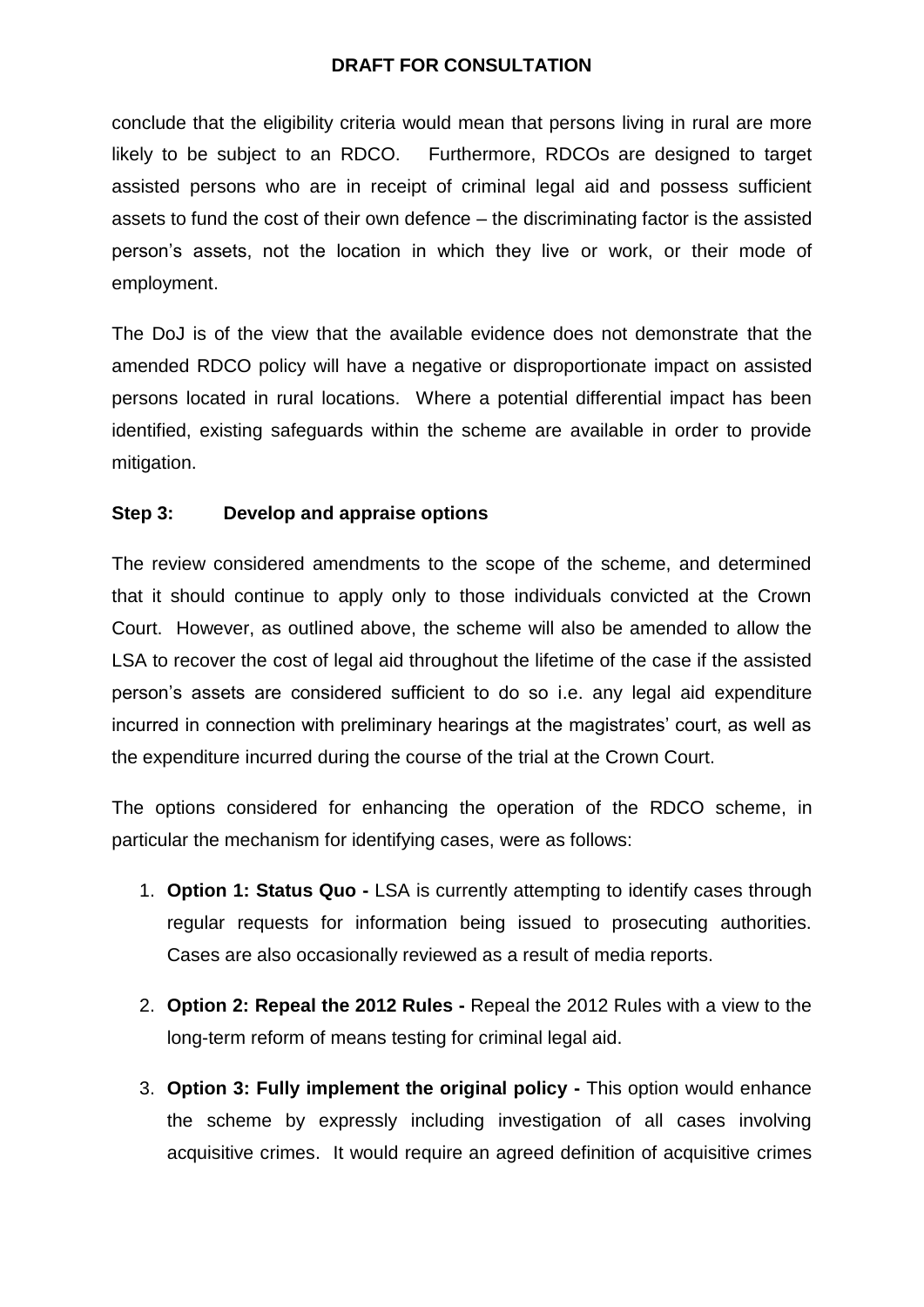and a clear mechanism by which the LSA could identify those cases. However, this approach would not do anything else to address the NIAO's concerns about the completeness of income.

- 4. **Option 4: Assess every award of criminal legal aid at the Crown Court, awards identified by relying on statement of means forms –** the application of the RDCO scheme remains unchanged and continues to only apply to assisted persons convicted at the Crown Court. However, all assisted persons granted criminal legal aid at the Crown Court would be investigated by the LSA for an RDCO. In order to introduce a reliable mechanism for identifying Crown Court cases, a fresh, revised, prescribed statement of means form should be completed by the assisted person and submitted to the magistrates' court at committal stage. If the case is returned to the Crown Court, then this form is forwarded by Northern Ireland Courts and Tribunals Service (NICTS) to the LSA for consideration of an RDCO. This would ensure that all cases returned to the Crown Court are reviewed by the LSA for an RDCO. The 2012 Rules would also be amended to allow for the recovery of any legal aid claimed by an assisted person convicted at the Crown Court during the preliminary stages of proceedings at the magistrates' court.
- 5. **Option 5: Assess every award of criminal legal aid at the Crown Court, awards identified by relying on NICTS notifications –** the application of the RDCO scheme remains unchanged and continues to only apply to assisted persons convicted at the Crown Court. However, as with Option 4, all assisted persons granted criminal legal aid at the Crown Court would be investigated by the LSA for an RDCO. In order to reliably identify assisted persons who may be eligible for an RDCO, the LSA will investigate all cases for which it receives notification from the NICTS that criminal legal aid has been granted for Crown Court proceedings. Before notifying the solicitor of the legal aid certificate number, the LSA will check if the assisted person is on a means-tested benefit and, if not, issue a financial means form along with the notification. This financial means form will be returned to the LSA by the assisted person in order to determine if their income or assets make them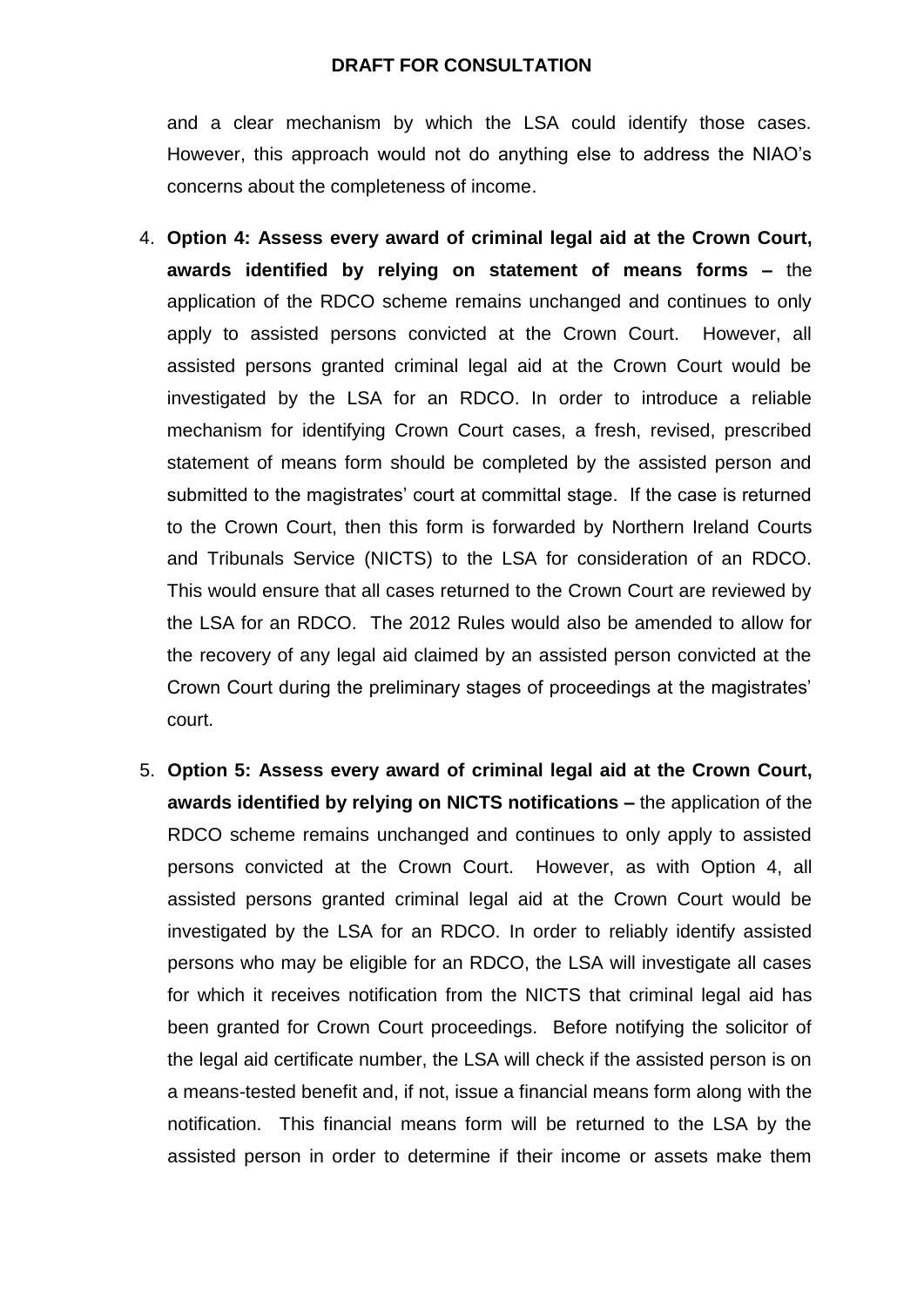eligible for an RDCO. As with Option 4, the 2012 Rules would also be amended to allow for the recovery of any legal aid claimed by an assisted person convicted at the Crown Court during the preliminary stages of proceedings at the magistrates' court.

Options 1-3 were not considered viable as they would not meet the key project objectives, particularly the requirement to address the concerns expressed by the NIAO. Options 4 and 5 were shortlisted for consideration as each of these options met the objectives of the project. **Option 5** was chosen at the preferred option on the basis that it represented a proportionate and value for money approach.

The DoJ intends to implement this option by amending the 2012 Rules, and the Crown Court legal aid fee scheme rules to add a new time-based standard fee to prepare for, and represent an assisted person at, the hearing of an application for an RDCO. The DoJ also intends to amend the rules prescribing the statement of means form completed by applicants for criminal legal aid, in order to address some issues identified with the form during the course of the review.

DoJ does not consider that there are any barriers to, or additional costs associated with, delivery of the revised RDCO scheme in rural areas, nor that any of the policy options has any negative impact on people living in rural communities. The policy is intended to impact upon all individuals equally, with the discriminating factor being an assisted person's capability to repay the cost of legal aid incurred during the course of their case, rather than the area in which they are located. As stated above, it is important to remember the existing safeguards within the scheme that are designed to ensure that an RDCO will not be granted against an assisted person where it would involve undue financial hardship in respect of the assisted person, their dependents or immediate family.

## **Step 4: Prepare for Delivery**

Delivery of the scheme is uniform throughout the jurisdiction, and it not considered necessary to employ different solutions in different areas.